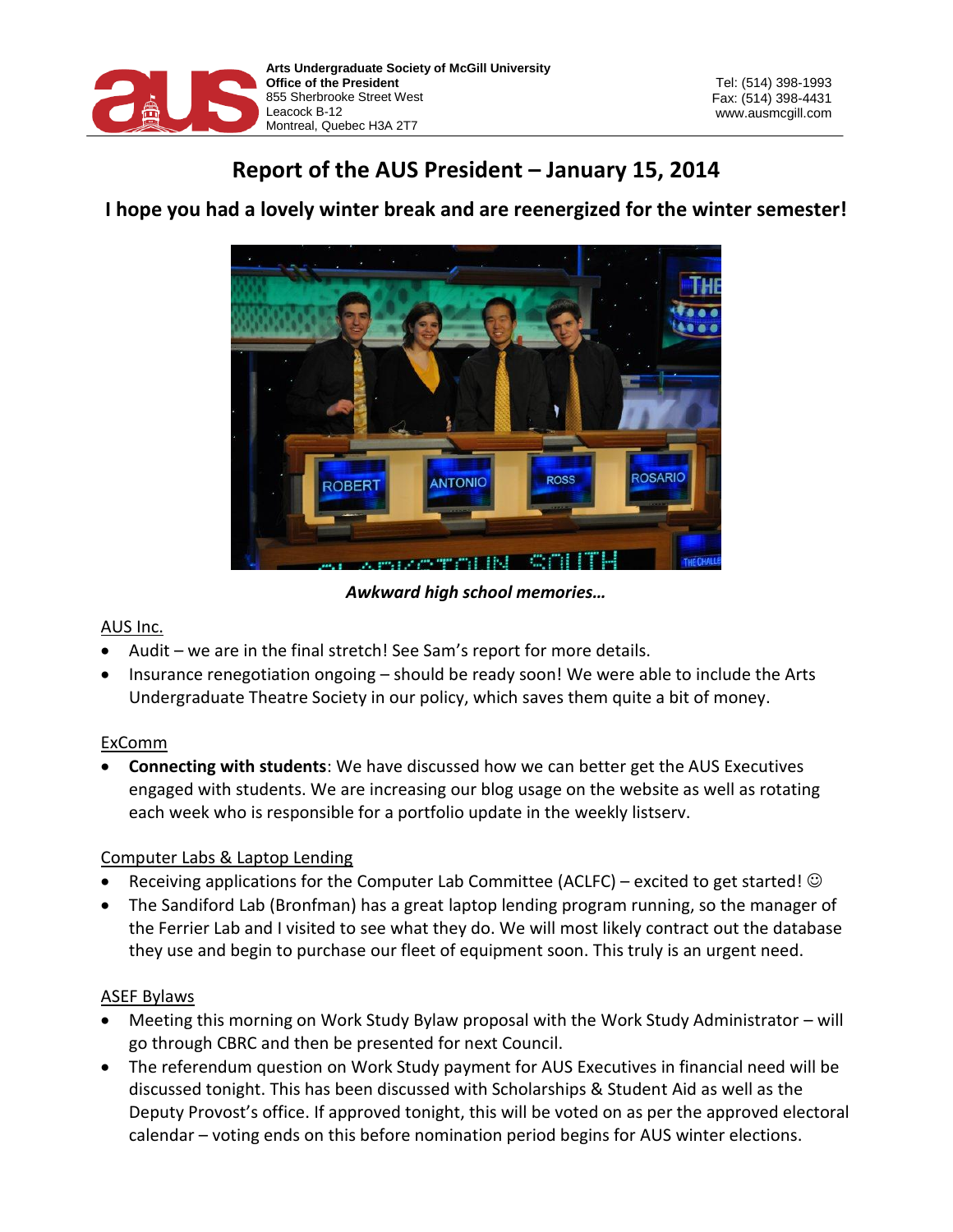

## Work Your B.A.

- I am so excited for Work Your B.A.: we have a diversity of event formats, speakers, & topics! Please, please, please promote these events through your channels…
- Special thanks to the Dean of Arts Development Fund for their financial support.



#### Event Line-up:

- o T Jan 14, 6:15-7:00 PM, Rezinar: Student Involvement & **Job Search 101** RVC W-Lounge
- o W Jan. 15, 2:00-3:00, "What is Marketing?" Workshop Brown 5001
- o T Jan. 21, 6:00-7:30, "**It Starts With Arts**: Exploring Career Options" SSMU Ballroom
- o T Jan. 22, 11:30, 12:00, 12:30, 1:00, 1:30 **LinkedIn Profile Advising** Leacock 212
- o W Jan. 22, 12:00-4:00, Free **Headshot Photography** Arts Lounge (Leacock B-12)
- o W Jan. 22, 5:30-7:00, "**Women in Leadership**: We Can Do It!" Panel Brown 5001
- o R Jan. 23, 1:00-2:30, "Who am I? And Why Does It Matter?" Workshop Brown 3001
- o M Jan. 27, 11:00-3:00, **NGO & Non-Profit Fair**  Lev Bukhman (SSMU)
- o M Jan. 27, 6:00-7:30, "The Great **Internship Debate**!" (w/ McGill Debating Union) LEA 232
- o T Jan. 28, 5:30-7:00, Thinking About a Career with The **UN**? Speaker: John Lee Ericson Adams Auditorium
- o W Jan. 29, 11:30-1:00, "To Go or Not To Go: Is **Grad School** For You?" Brown 5001
- o R Jan. 30, 5:30-8:00, **Social Science Research Symposium** and Wine & Cheese Arts 160
- Join the FB Event:<https://www.facebook.com/events/235178809988857/>
- Check out speakers:<https://www.mcgill.ca/caps/channels/event/work-your-ba-2014-232014>

#### Library Partnership Committee

• Status quo because we have time before AUIF. Here's our proposal:  $2<sup>nd</sup>$  floor tables with lamps (68 seats!), seating along the stairways on 5 & 6, and presentation technology in 2 big study rooms on the 3rd floor. Also, I'm looking into institutionalizing the LPC within AUIF Bylaws.

#### Constitutional and By-law Review Committee

- We have begun a thorough review of the Electoral Bylaws at the beginning of the semester. I am not sure if we will suggest the changes for this electoral period or present them at the end of the year to take effect for next year. Things we are discussing (this list is not exhaustive):
	- o Is print advertising necessary?
	- o Can the electoral calendar be streamlined?
	- o How can we improve the recount process?
- We did a review of SLUM's, MPSA's, and NASSA's Constitutions and provided feedback.